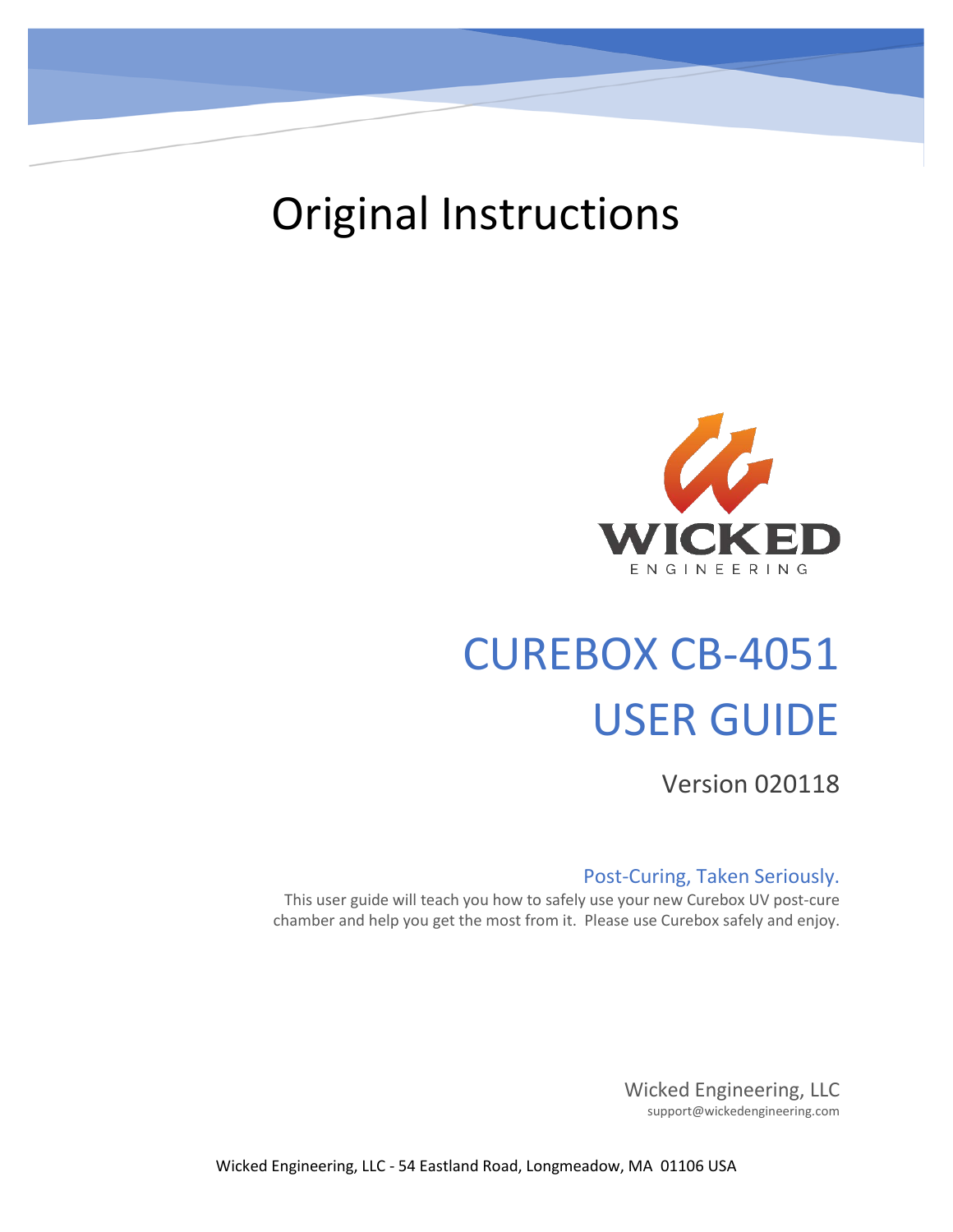## Table of Contents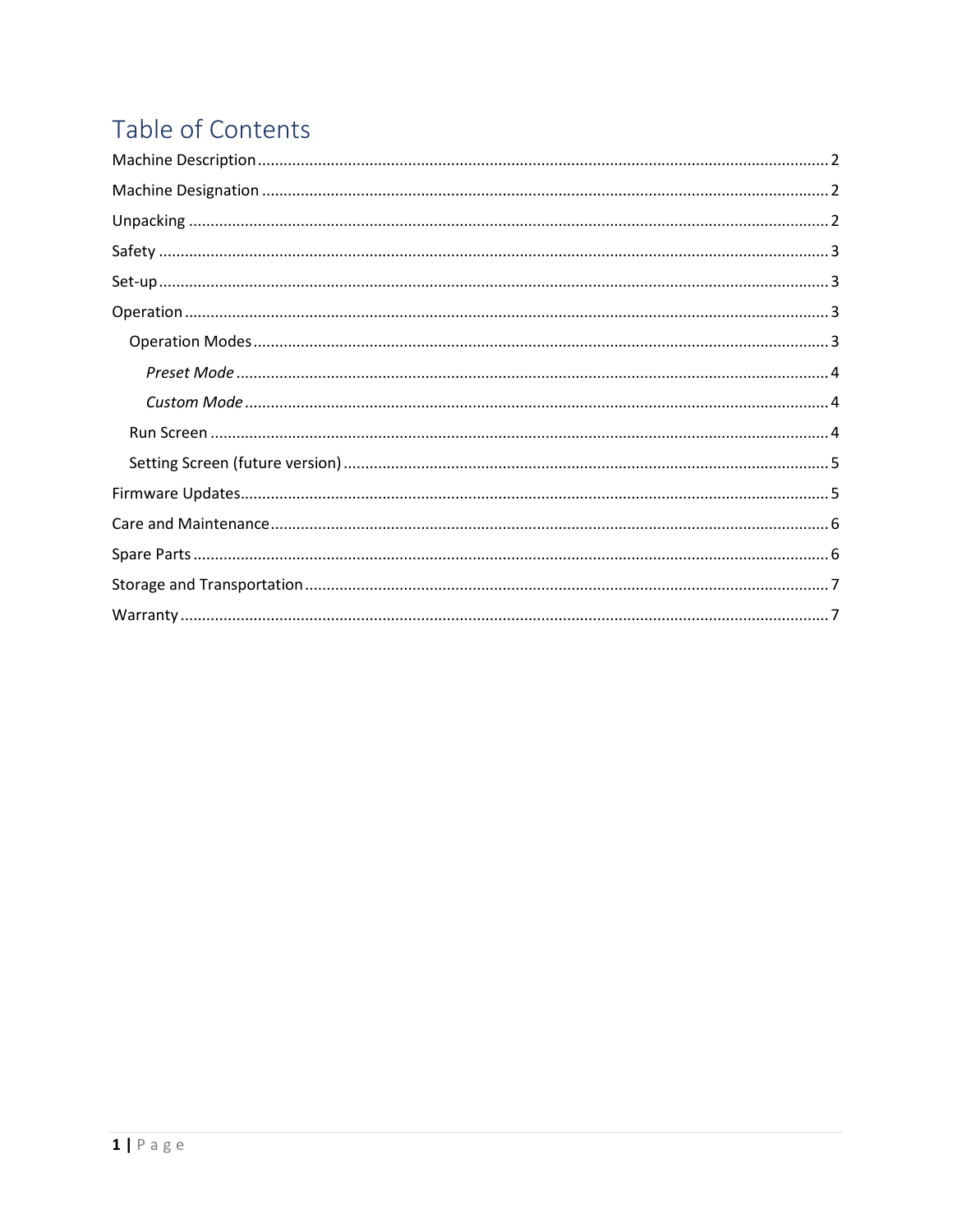## <span id="page-2-0"></span>Machine Description

CUREbox is an ultra-violet (UV) and visible light (VIS) post-curing chamber. It uses light and heat energy to provide an ideal environment suitable for post-curing SLA and DLP type 3D printed models.

## <span id="page-2-1"></span>Machine Designation



## <span id="page-2-2"></span>Unpacking

*Note: Open the packaging carefully and retain it for safe transport. Original packaging is a requirement should your CUREbox need warranty repair or replacement.*

*CUREbox ships in two boxes (a box in a box) to ensure it arrives to you undamaged. It is easiest to unpack if you have a second person to help.*

- 1. Open the outer box top flaps
- 2. Remove and retain the foam corner protectors
- 3. Remove the power cord
- 4. Remove the inner box
- 5. Open the inner box top flaps

*There is an orange "Important" insert immediately inside the inner box. This insert contains important safety information and should be read thoroughly prior to use of your CUREbox.*

- 6. Remove, read, and retain the orange "Important" insert
- 7. Remove CUREbox from the inner box
- 8. Remove CUREbox from the protective poly bag. Take care that the door doesn't fall open unexpectedly.
- 9. Place your CUREbox on a solid worksurface
- 10. Return all packaging materials to the outer box and save for safe transport should it be necessary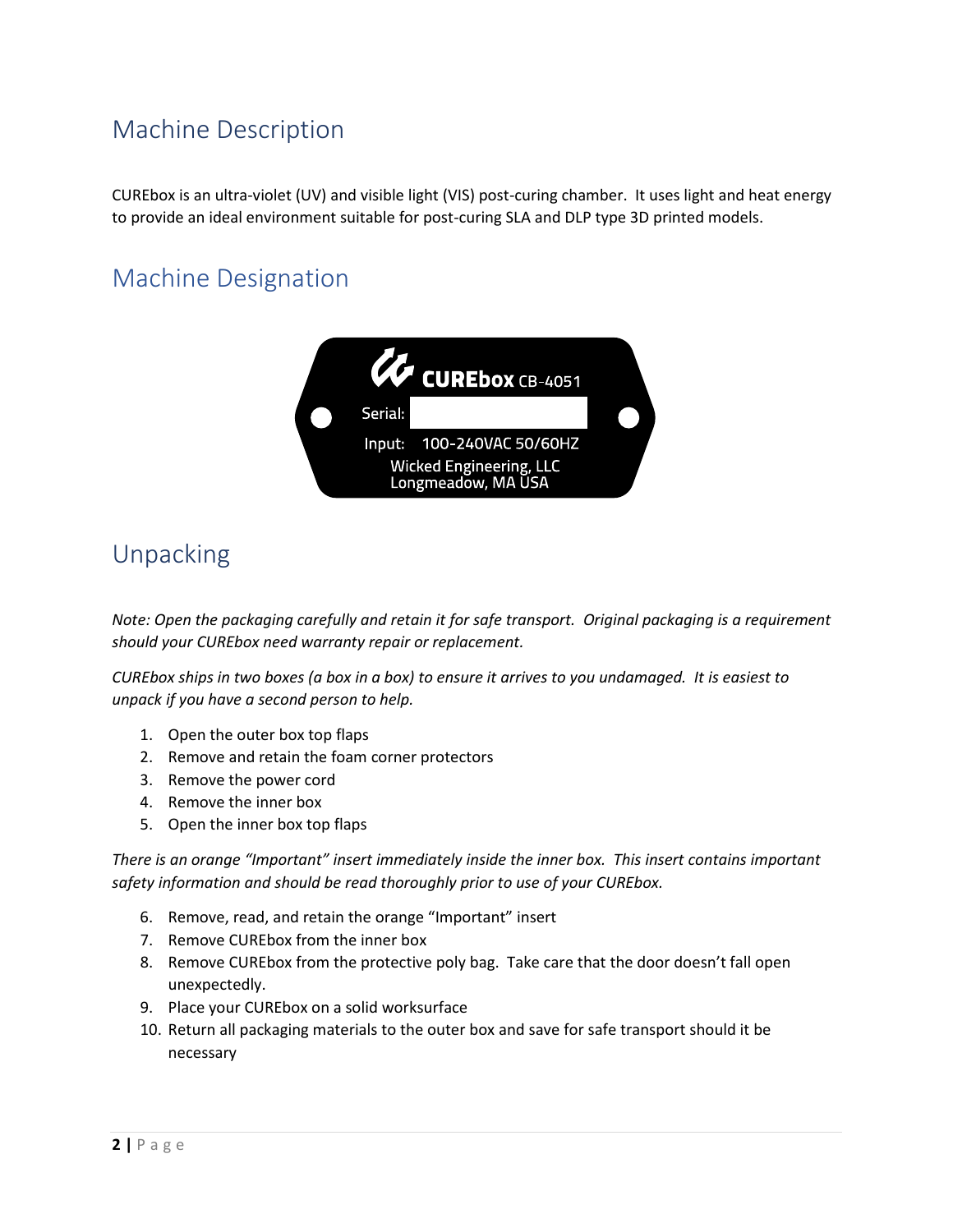## <span id="page-3-0"></span>Safety

Please read these few important notices before using your new CUREbox CB-4051.

- 1. Do not put flammable liquids in the curing chamber. Allow any solvents to completely evaporate from your prints before placing in the curing chamber. Flammable fluids in the curing chamber create a risk if fire and/or explosion.
- 2. Do not look at the lamps without appropriate eye protection. CUREbox uses high intensity visible (405nm) and ultraviolet (365nm) lamps. CUREbox is equipped with a safety interlock that turns off the lamps when the door is opened. This is for your safety.
- 3. Do not place items on or around CUREbox. CUREbox gets hot, up to 60C (140F). Keep flammable liquids away. Do not put liquids on top of CUREbox as a spill could create a risk of electric shock.
- 4. CUREbox is intended for post-curing 3D printed models. Do not use CUREbox for any other purpose as we cannot ensure safety of the device for unintended uses.

*If you have any questions about the setup, use, or care of your CUREbox CB-4051, please contact support at: support@wickedengineering.com*

#### <span id="page-3-1"></span>Set-up

- 1. Place CUREbox on a secure platform.
- 2. Make sure the power switch is in the off (O) position
- 3. Insert the supplied power cord into the power entry module at the back of the unit
- 4. Plug the power cord into a power outlet

## <span id="page-3-2"></span>Operation

- 1. Switch on (I) CUREbox with the power switch on the back panel
- 2. The power switch will illuminate red
- 3. The LCD will display a splash screen for several seconds and then will change to the main screen
- 4. Open the front door and place the part(s) to be cured into the chamber

#### <span id="page-3-3"></span>Operation Modes

*CUREbox has two operation modes, preset and custom. Preset mode uses resin manufacturer recommended settings. Custom mode allows you to create your own settings.*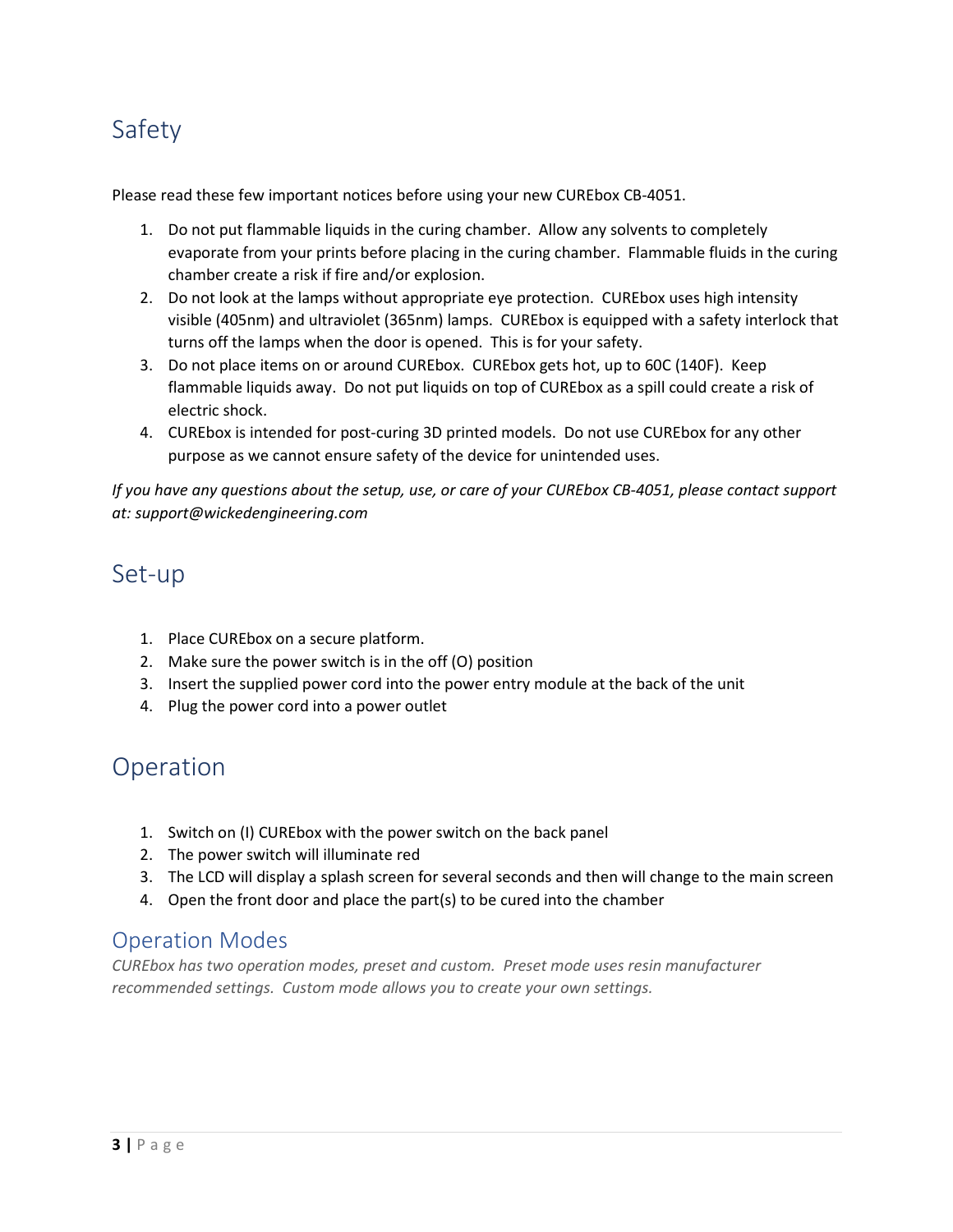| Castable<br>Tough                   |  |
|-------------------------------------|--|
|                                     |  |
| Custom<br>$\blacktriangleright$ Run |  |

#### <span id="page-4-0"></span>*Preset Mode*

- 1. Chose a resin from the menu and press Run.
- 2. CUREbox will wait for the set temperature to be reached and then post-curing will begin
- 3. When post-curing is complete LEDs and heat will turn off automatically

#### <span id="page-4-1"></span>*Custom Mode*

- 1. Choose Custom from the main menu
- 2. On the custom setting screen use the up and down arrows to set the time and temperature to the desired settings
- 3. Press and hold the arrows to move quickly through range of a setting.
- 4. To use CUREbox without the heat feature use the down arrow until the setting reads "--"
- 5. When the settings are complete press Run
- 6. When post-curing is complete LEDs and heat will turn off automatically

#### <span id="page-4-2"></span>Run Screen

The run screen is full of information about the settings and status of your CUREbox.



- 1. The status area (top left) shows the status of the door, lamps, and heater.
- 2. The set area (top right) shows the chosen program time and temperature settings.
- 3. The actual area (middle) shows the process time remaining and chamber temperature.
- 4. The pause button (bottom left) pauses the process until the resume button is pressed.
- 5. The stop button (bottom right) stops the process and returns you to the main screen.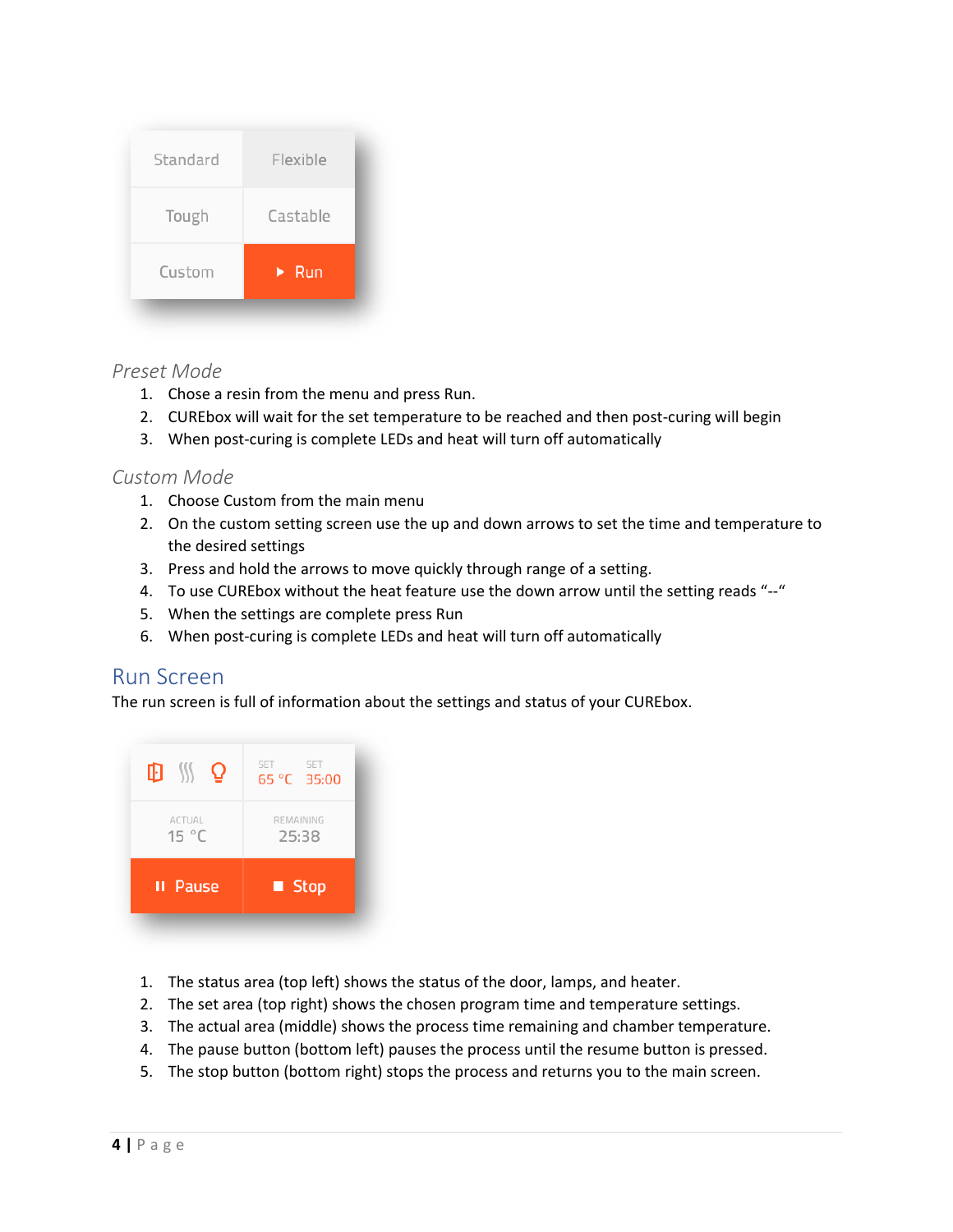#### <span id="page-5-0"></span>Setting Screen (future version)

Coming soon, the setting screen will allow for setting the input voltage to eliminate the need for separate 110 and 220-volt firmware. The setting screen will also display the LCD and PCB firmware versions.

## <span id="page-5-1"></span>Firmware Updates

It is possible to update the firmware of your CUREbox to take advantage of new materials, features and improvements as they are added. There are two firmware files required for CUREbox to operate, one for the PCB and one for the LCD. Sometimes it is necessary to update just one or the other, sometimes both.

Firmware updates can be found at [http://www.wickedengineering.com/curebox/downloads.](http://www.wickedengineering.com/curebox/downloads) Current firmware version can be found on the settings screen (coming soon)

*Note: To update firmware you need a Windows PC with a USB port and a USB cable*

Prerequisites:

- 1. Download and install communications driver
- 2. Download and install Nextion editor for updating LCD firmware
- 3. Download and install Xloader for updating PCB firmware

| X Xloader v1.00             |                  |         |
|-----------------------------|------------------|---------|
| Hex file                    |                  |         |
| C:\Users\Desktop\CureBox_r. |                  |         |
| Device                      |                  |         |
| Uno(ATmega328)              |                  |         |
| COM port                    | <b>Baud rate</b> |         |
| COM <sub>15</sub>           | 115200           |         |
| Upload                      | About            |         |
|                             |                  | $x = x$ |

To update your firmware:

- 1. Turn off (O) the power at the main power switch on the back of the unit.
- 2. Set the jumpers to the appropriate configuration for the hardware you are updating, PCB or LCD. (diagram coming soon)
- 3. Connect the USB cable from the USB port on your CUREbox to your Windows PC
- 4. Turn on (I) the power at the main power switch on the back of the unit.
- 5. CUREbox is now ready for a firmware update. Use the appropriate steps below depending on what hardware type you are updating.

For PCB firmware:

1. Launch Xloader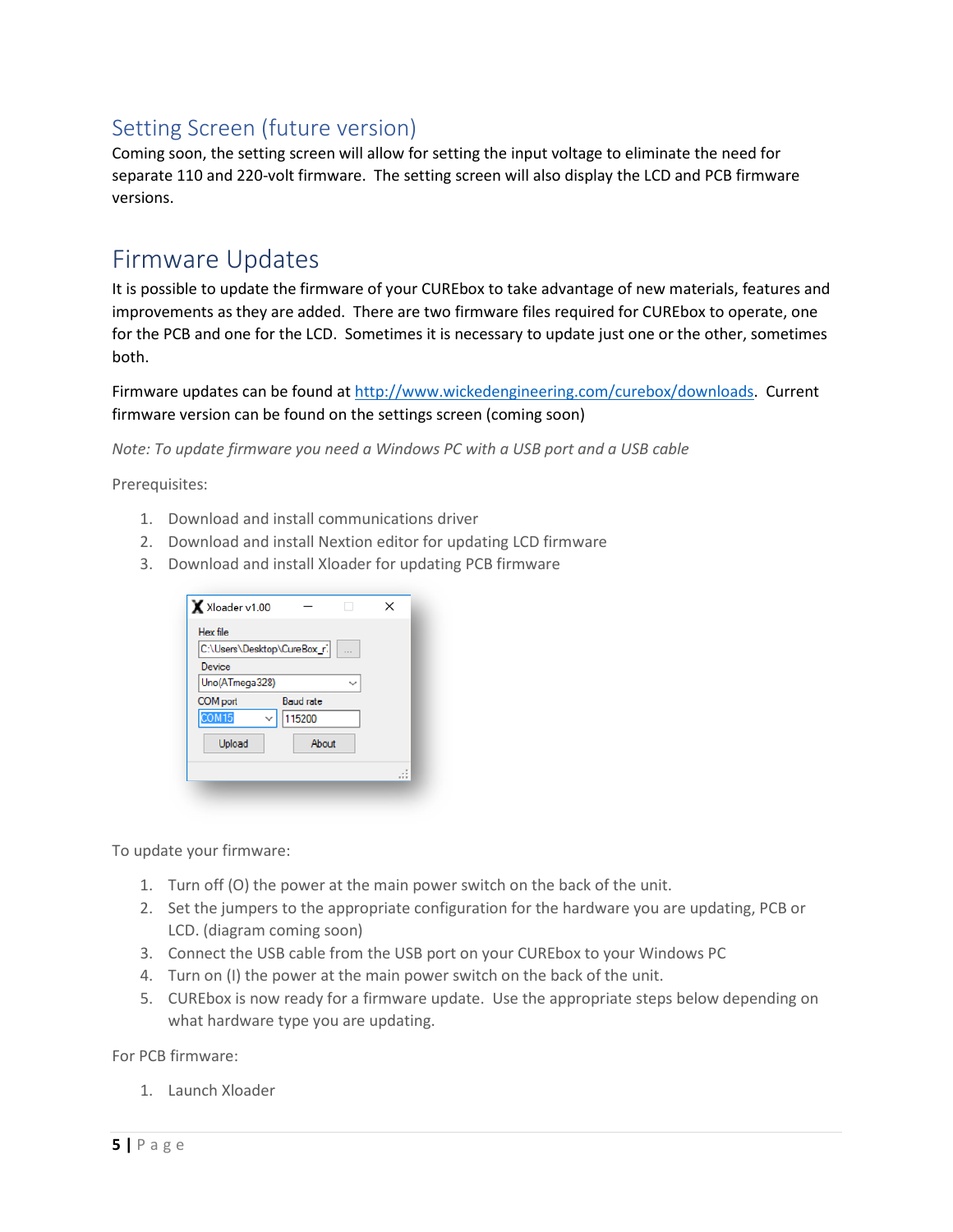- 2. Choose the appropriate com port (typically the highest number)
- 3. Chose the PCB firmware file you downloaded from the Download section of our web site.
- 4. Press Update Firmware and wait about 20 seconds for a status of "upload finished".
- 5. Power off the unit and set the jumpers to the run position or to the LCD update position if you are planning to also update the LCD firmware

For LCD firmware:

- 1. Launch Nextion Editor
- 2. Click Update from the top application menu
- 3. Choose the appropriate com port (typically the highest number)
- 4. Chose the LCD firmware file you downloaded from the Download section of our web site.
- 5. Press Update Firmware and wait about 2 minutes for a status of "0 Bytes Remaining". The LCD will reboot at this point.
- 6. Power off the unit and set the jumpers to the run position.

Your firmware update is now complete. You can turn on your CUREbox and enjoy new features, material settings, and/or improvements.

## <span id="page-6-0"></span>Care and Maintenance

CUREbox is virtually maintenance free, but it is advisable to keep the work surface clean to allow efficient light passage to the workpiece. If you treat your CUREbox with care, it will last a long time.

The preferred method of cleaning interior and exterior surface is mild detergent and water. Before cleaning, unplug the unit from the electrical outlet. Use a soft cloth dampened (not dripping) with soapy water. Do not soak the CUREbox in water or other liquid. Wipe surfaces until clean and then rinse with a clean cloth dampened with clean water. For resin residue, it is ok to use isopropyl alcohol. If isopropyl alcohol is used, allow it to evaporate with the door open prior to connecting your CUREbox to power. It is also acceptable to use general purpose household cleaners such as 409 and Fantastik, or Windex for mirrored surfaces. Take care when cleaning the Lexan work surface not to allow excess cleaning product to run over the edges where it would be impossible to rinse clean. When all surfaces are dry it is safe to reconnect the CUREbox to the electrical outlet.

*Note: Do not use harsh solvents like acetone, MEK, Toluene, etc. They will damage the unit. When in doubt, contact [support@wickedengineering.com](mailto:support@wickedengineering.com)*

Should your CUREbox malfunction in any way, immediately unplug it and contact support at: *[support@wickedengineering.com](mailto:support@wickedengineering.com)*. We will help you diagnose the issue in a safe manner. Do not continue to operate a malfunctioning unit as damage or even injury may occur.

## <span id="page-6-1"></span>Spare Parts